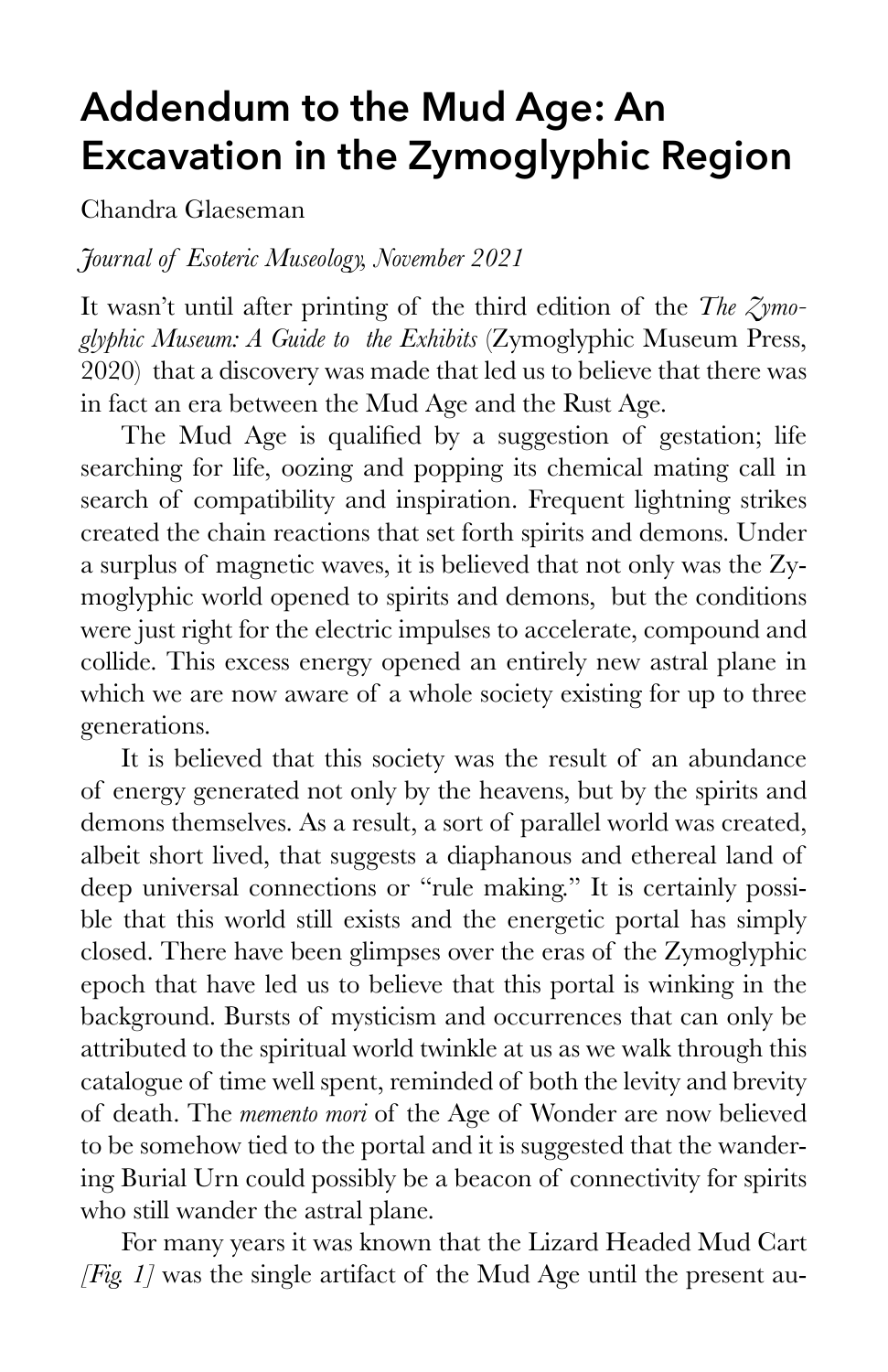thor made contact with a curious amateur archaeologist, who sought to understand it and its passage with more acuity. Now, we believe that Mud Cart was actually able to move fluidly between the Mud Age and the portal, and that the artifacts of this in-be-



Fig. 1

tween age were carried over on the Mud Cart with the intention of preservation. It is believed that in the third generation, the portal was starting to close and was closed completely as the elders of that generation died off.

 Today, along the mud washed banks of a dried-up river, where the shamanic figures from the Rust Age were once discovered, there is a lesser recognized wash that until recently was buried in silt and primordial ooze. It is a common mistake to overlook primordial ooze because of its close resemblance to regular mud and thusly, the packet of objects that sat perfectly preserved went unnoticed for years.

As mentioned earlier, these objects were discovered by a woman who considers herself an amateur archaeologist, a dabbler of sorts, with a sway for the alchemical and spiritual; more wandering than linear and more curious than scientific. Quite intrigued by the concept of the Mud Cart and by the Mud Age itself, (both of which have so very little written about them) and hungry for more of what she felt was the wildest of wilds, she trekked out into the mud and sticks and debris searching for the unknown.

After several days and some heavy rains, she came across a shape sticking out from the ground, scraggled and bedraggled and covered with accumulated debris, the ground around it slowly eroded and revealed what looked like an over-sized owl pellet, roughly the size of a duffel bag. After a very careful excavation, (noting that she had in fact come across something of great spiritual magnitude), our amateur gently cracked away the pale brittle clay to find an underlayer of fur, leaves and twigs that swathed each object and allowed for its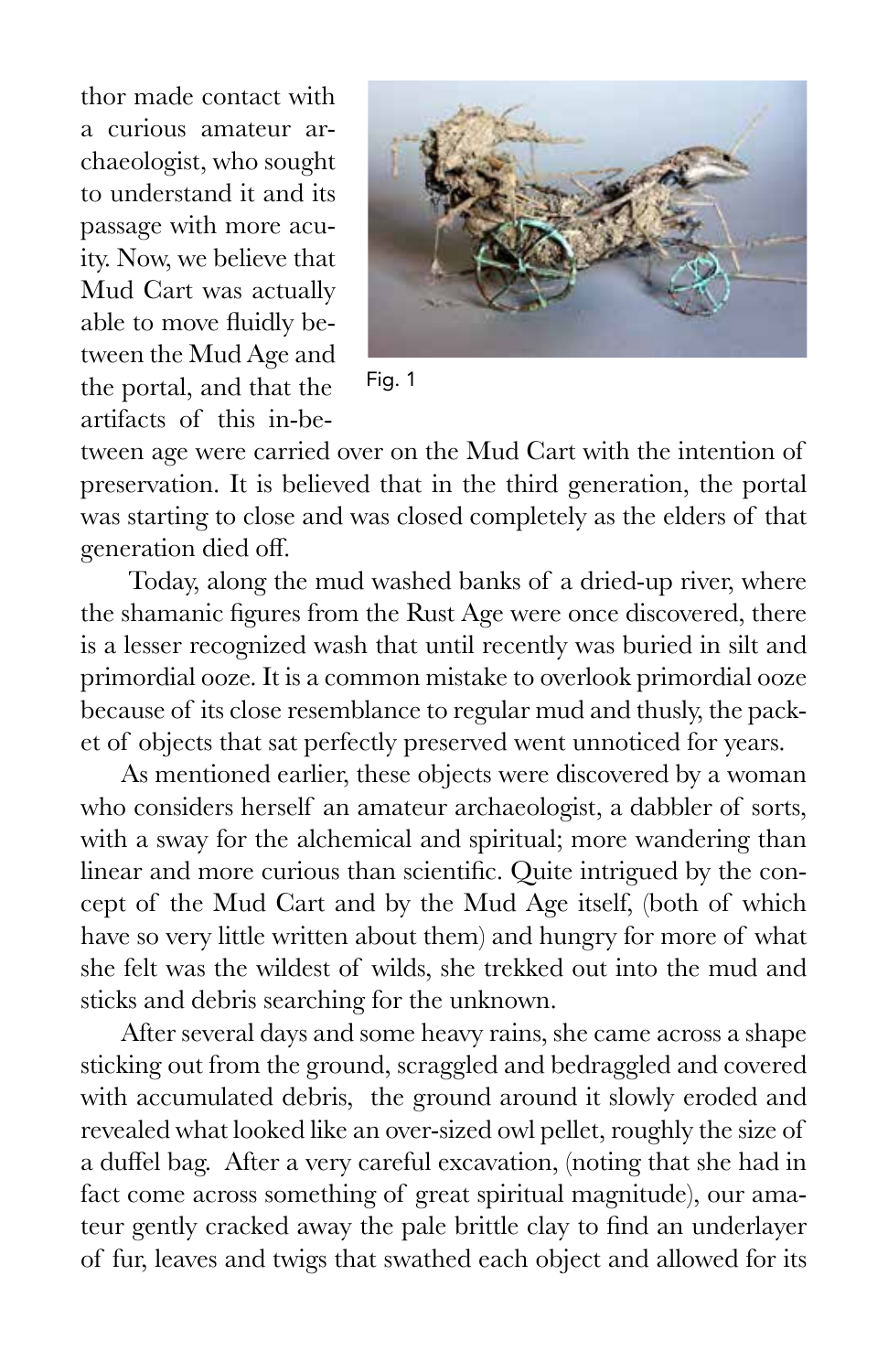perfect preservation.

In the middle of the packet our amateur found the drawing *[Fig. 2*], the single source of information (recreated in this display due to the fragility and degradation of the object – unfortunately, it was the only artifact to not fully survive the millennia of entombment) that has informed our understanding of both this new age and the objects that characterize it. Our best conclusion about the objects themselves is that they are tools, used exclusively by the women of the tribes. It is believed that the women were also both the spiritual leaders as well as the primary governance.

Because each object found in the packet has its likeness recreated on the drawing, we have used this as the single source of legend to interpret the utility of each instrument.

Central in the drawing is what we believe to be an orrery *[Fig. 2]* that represents seven planets and their proportionate relationship to the sun. This heliocentric representation, we believe, sets the stage for a worship or at least reverence for the radiant energy both for world sustaining purposes, but also for the more metaphysical energy that was so important for the spirits and demons of the Mud Age; a source (the source) that allowed the portal to be opened in the first



place. What is interesting about this discovery is in later ages of the Zymoglyphic epoch, an orrery makes a second appearance, this time with all nine known planets. As a generational need to declare a society's relationship to the universal surrounds, this indicates a level of sophistication that often comes as a surprise, considering the assumed rudimentary regard for other factors that influenced life during this time.

We believe that this particular orrery also represents the importance of discovering fulfillment through the quest of knowledge and truth. As much as we can understand, it is believed that this society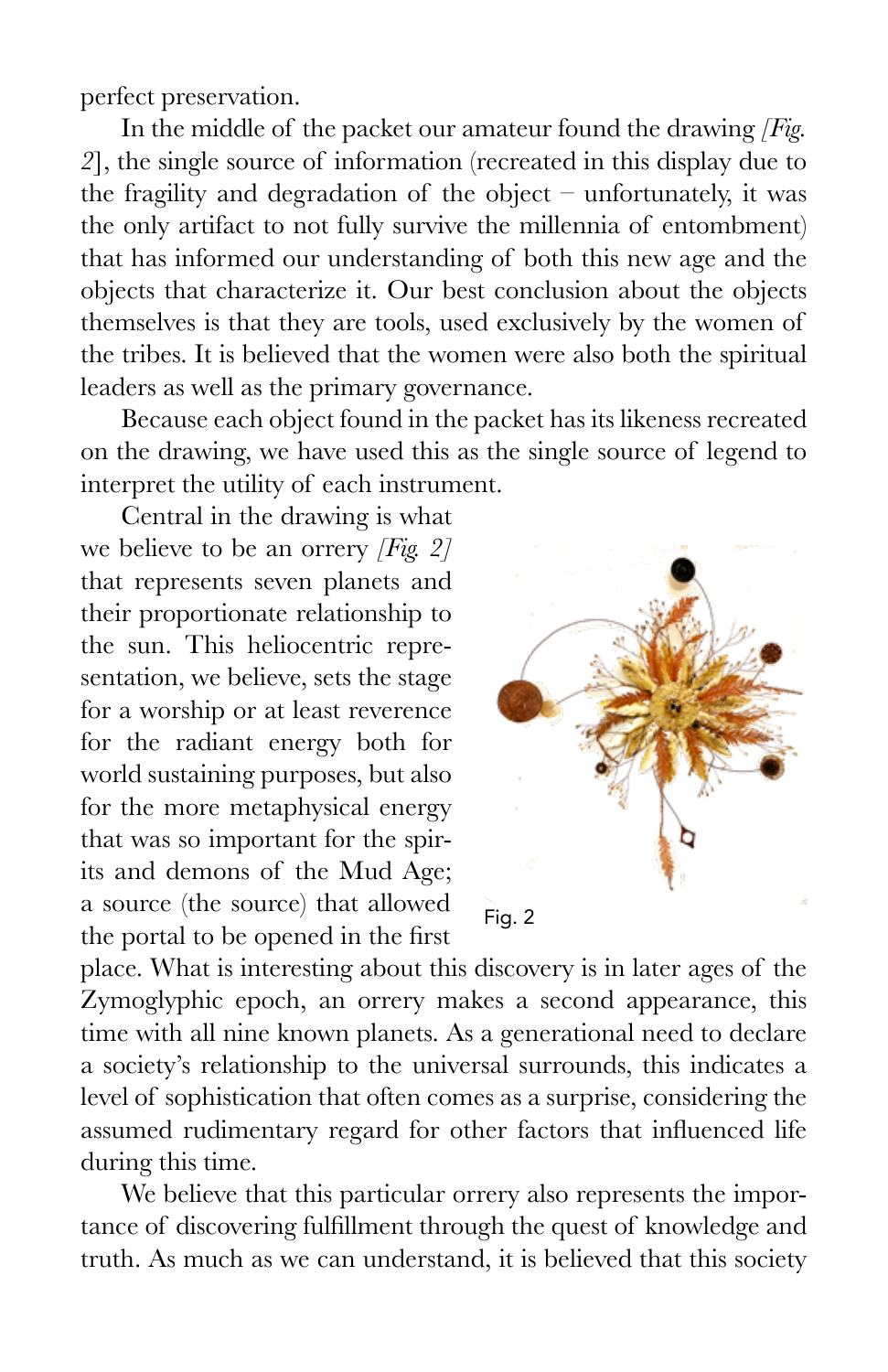placed a high amount of value on the instinctual urge to satisfy intellectual curiosity, something that helped us characterize this society's leaders as matriarchal rather than patriarchal. The Mud Cart, and its Lizard Brain illuminate a space that is often relegated to flight or flight responses, but we believe that there is also a space within the lizard brain that people now refer to as "gut" instinct that represents a much more peaceful space of instinct. Working on the theory that a "gut" reaction to social structure merged with a philosophical gentility and created a social structure that was full of high achievers with strong ethics and a deep philosophical inquiry into the purpose and understanding of the self.

In the first position, The Tree of Life *[Fig. 3]*, represented in the upper left corner of the drawing, seems to be a natural step from the Orrery as it represents both the beginning and the end. The Tree of Life represents the conduit through which all energy flows, both rooted and cosmological; the delicate feather-petal packages of life lilt delicately on the spindly branches, waiting for a gentle breeze to whisper a suggestion for a new path. Vitality and currents accumulate and gild the tree with every movement to -



wards experience and insight. This is an object of endurance, a marker of time that expands as the user allows a curiosity to guide their quests into the deeper mysteries of life, fortified by an interest in self-improvement through strength of will. While one may assume that this tool was generally wielded by the strongest of the tribe, it was actually offered to those who were going through times of trial and tribulation as an invitation to discover a space of internal solace and truth. The sacred bones, preserved in a nest of stone, are a constant reminder of the presence of death, a measured observance of balance.

In the second position, this tool *[Fig. 4]*, the most phallic of the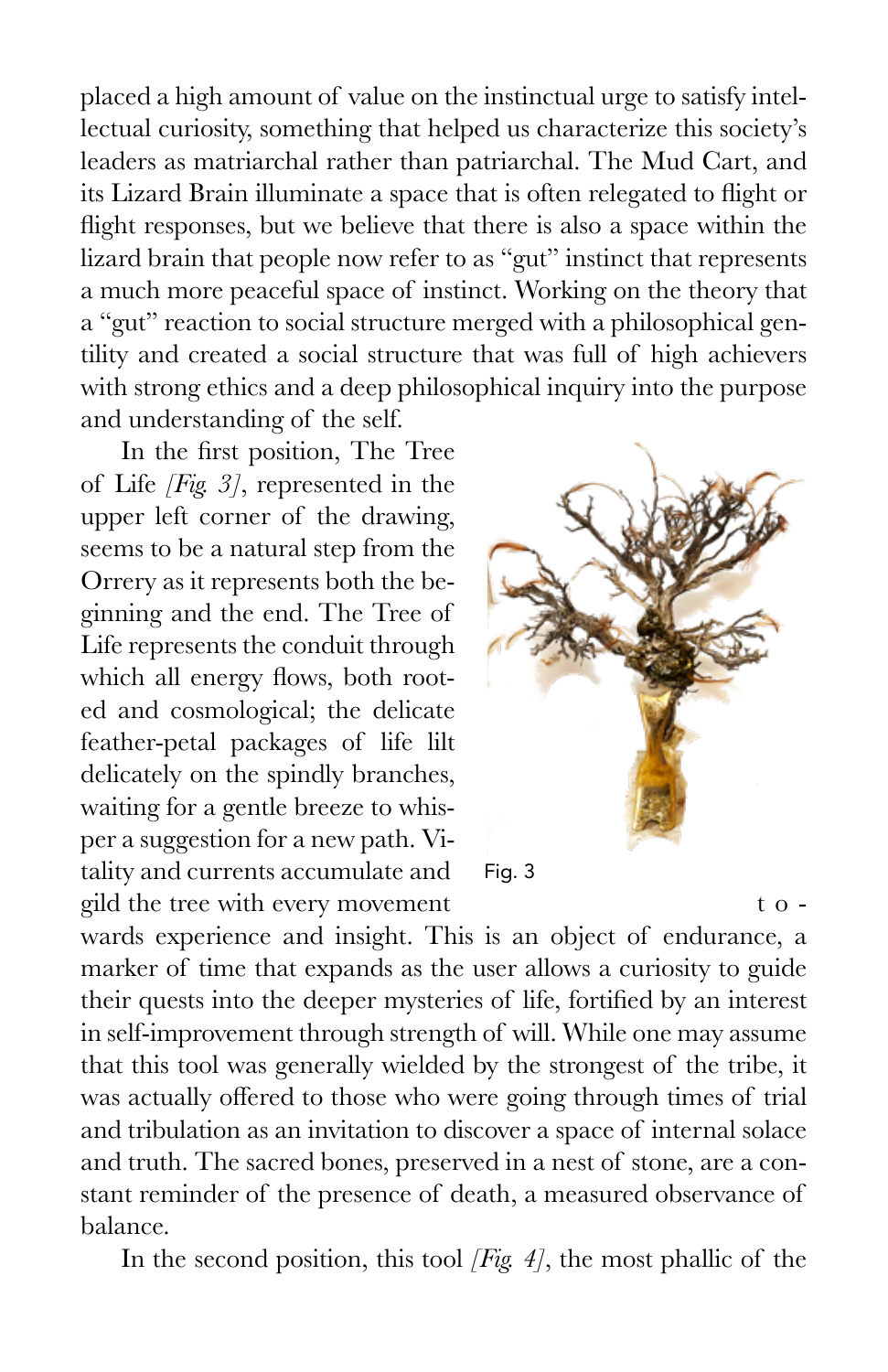instruments, was in its prime when the landscape around it was stark, liminal and cold. The way it was used is likened to a divining instrument during times of false representation, oftentimes by clergy or others of esteemed social status, pretending to be something they clearly were not. Its existence tells us that there was a warring faction that lobbied against the matriarch, likely a small group of men who understood the dynamics of spiritual control. It is understood that this group of men invented false prophets as a means of gaining followers, social favor and thereby power. As an open minded society, the matriarchy didn't doubt that some of the chosen would in fact be men, this tool helped to reveal the manipulator beneath the holy appearance. Although the technique

is unclear, this tool was critical in revealing both the use of and the methods of manipulation by creating a vibration only understood by the beholder. The vibrations imparted the knowledge of the nefarious plan and allowed a transfer of energy into action.

Moving clockwise around the diagram, in position #3, this instrument *[Fig. 5]* was likely used in ceremonial processions.\* The tool is assumed to create space at the head and the end of the journey in which a meditative curiosity would allow the user to quietly contemplate and assemble facts in order to better understand situations without passing judgement. It created a vibrational aura that allowed the subject to set aside fears, assumptions, biases, attraction and repulsion to discern

Fig. 4

Fig. 5

<sup>\*</sup> With the understanding that there is a heliocentric reverence and worship in this society it goes against logic to read the diagram clockwise, rather than counter-clockwise which would honor the directional rotation of the sun. However, a clockwise read represents the very orderly way in which the objects were packed for preservation and therefore it was with the most scientific appreciation for the intentionality of the beings that preserved these objects, that we chose to follow this order.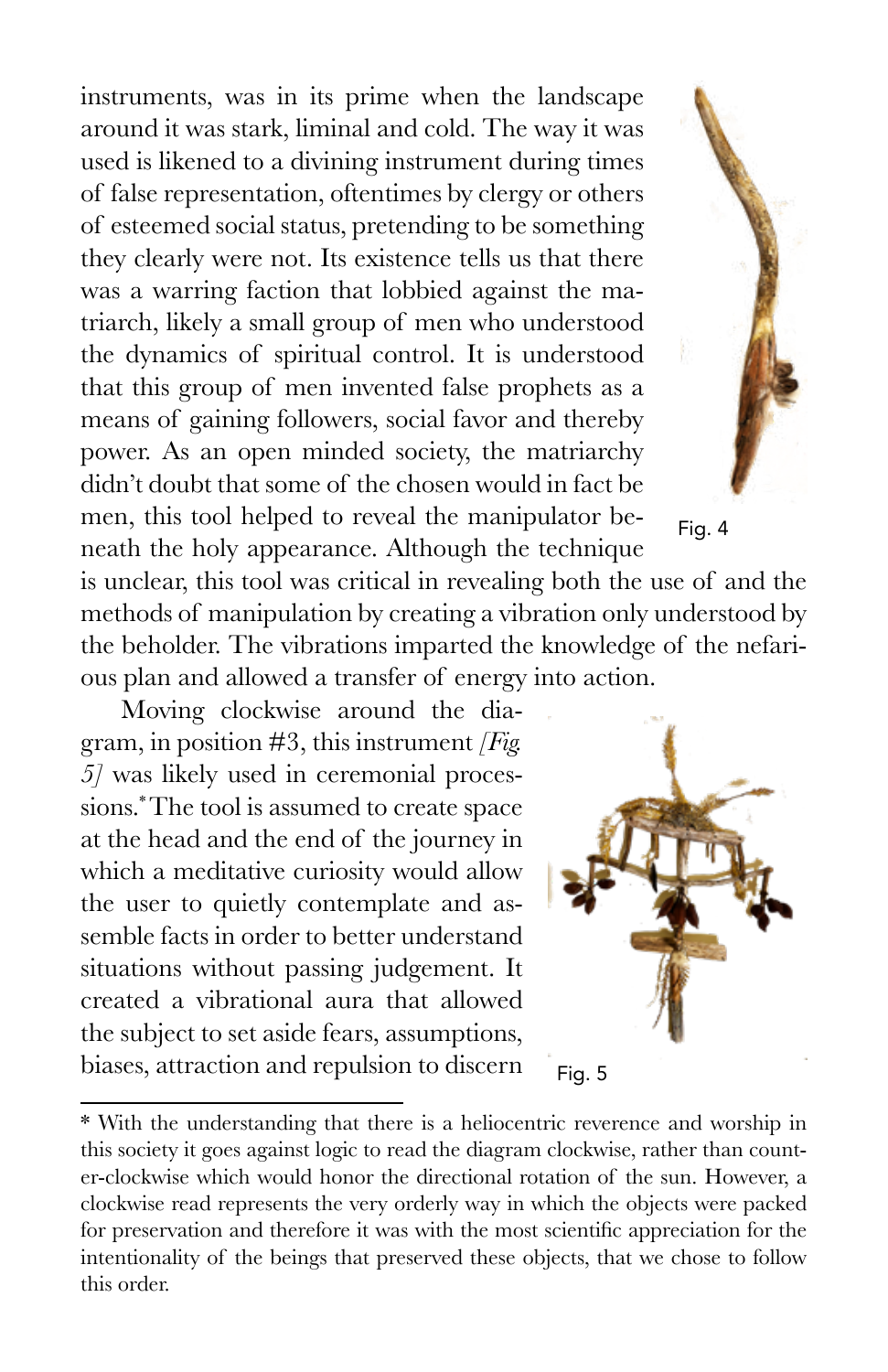the truth of both beings and situations. It is believed to only be activated during movement.

A quiet bookend, the fourth and final piece in the rotation *[Fig. 6]*, this egg-like object was used to dial into a primal drive that went against an appearance of social-acceptability. Guttural and uncaged, it was often used in a ceremony in which the subject was experiencing confusion, feeling lost or blinded by the light and stumbling or strug-



Fig. 6

gling with life. This tool became a guide that facilitated a connection to inner balance and honesty towards one's deepest desires, calling on the person who was being celebrated in the ceremony to neither suppress nor permit their ravenous desires to control their every move. The spiral represents the spiritual journey inward and upward avoiding the noise of the world around her and encouraging submission into the peace of autonomy and isolation.

These five objects, are all that are known about this divot in Zymoglyphic time.